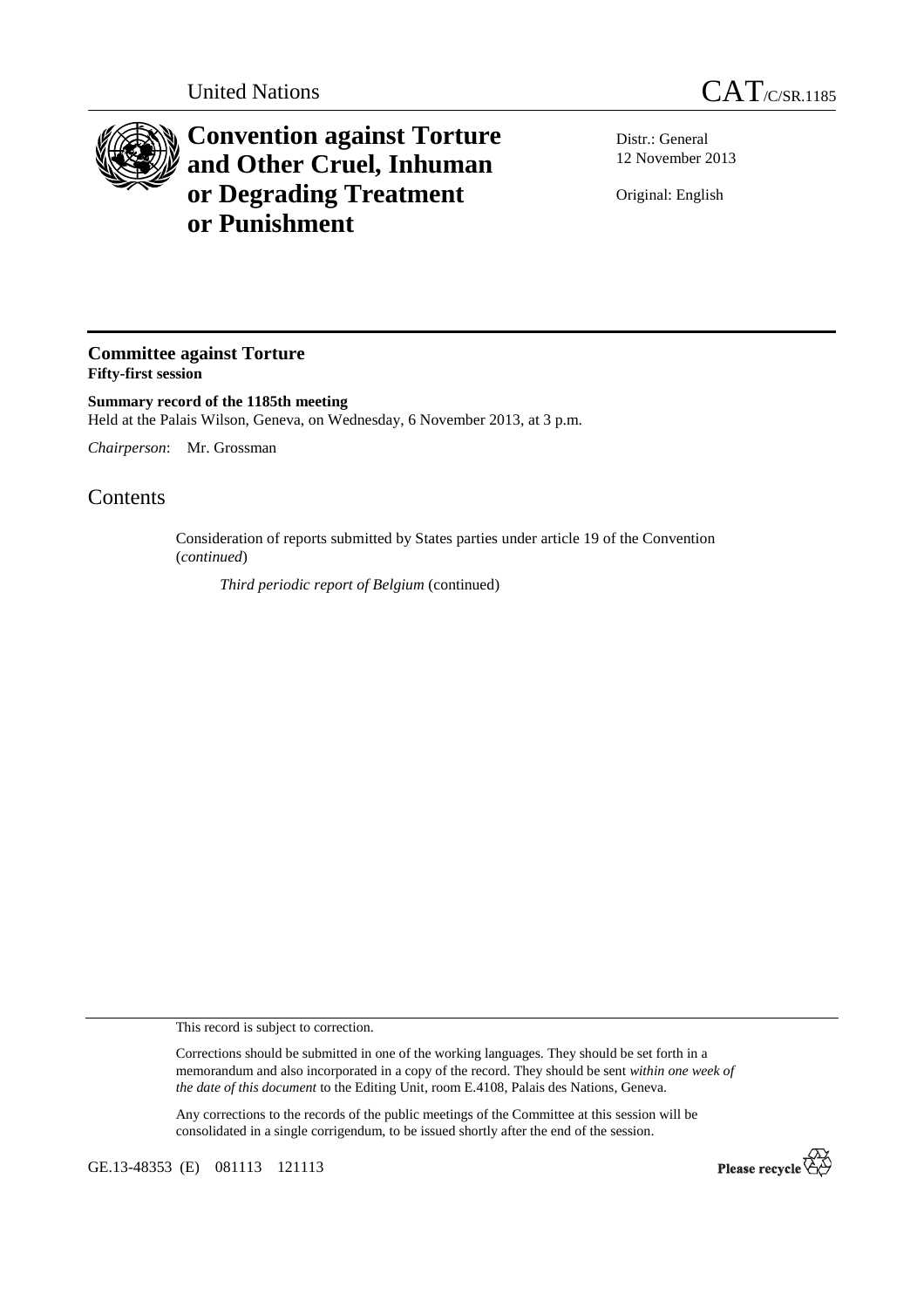*The meeting was called to order at 3 p.m.* 

 **Consideration of reports submitted by States parties under article 19 of the Convention** (*continued*)

*Third periodic report of Belgium* (continued) (CAT/C/BEL/3, CAT/C/BEL/Q/3, HRI/CORE/BEL/2012)

1. *At the invitation of the Chairperson, the delegation of Belgium took places at the Committee table.* 

2. **The Chairperson** invited the delegation of Belgium to reply to the questions raised by Committee members at the 1182nd meeting.

3. **Ms. de Souter** (Belgium) explained that the Crown Prosecutor was informed immediately when a suspect was taken into police custody since only he could authorize a suspect's deprivation of liberty. Suspects deprived of their liberty must be brought before an investigating judge within 24 hours for the judge to issue a detention order, which he or she could do only after having questioned the suspect in the presence of a lawyer.

4. In its ruling on actions to have certain provisions of the Act of 13 August 2011, known as the "Salduz" Act, declared void, the Constitutional Court had nevertheless preserved the essence of the Act through the introduction of a framework for the assistance of counsel based on new deprivation-of-liberty and seriousness-of-charges criteria. On the other hand, the Court had declared void three specific provisions of the Act, concerning which it stipulated the following: the Act should provide that suspects subject to questioning who had not been arrested must be informed of that fact, and of the fact that they were free to come and go as they pleased; the Act could not deny suspects not deprived of their liberty the right to a prior confidential consultation with a lawyer when they were liable to be charged with certain prescribed offences, including serious traffic offences; and any self-incriminating statement made in violation of the right to counsel could not be used as a basis for conviction. Those decisions had had *erga omnes* effect as from 1 September 2013, and a bill was currently under preparation in order to bring the relevant provisions of the Act into conformity with the Court's ruling.

5. The effects of the "Salduz" Act had been subject to a thorough evaluation by the Criminal Policy Unit that had been made available on its website. One indirect benefit of the Act's entry into force had been that its preparation had fostered close cooperation between the police, judges and lawyers, resulting in increased mutual understanding and respect.

6. Every effort had been made to ensure that in police stations and Justice Department buildings the confidentiality of meetings between accused persons and their lawyers was preserved. Any problems that had been reported in that regard stemmed from temporary difficulties in adapting to the entry into force of the "Salduz" Act. The Act stipulated that such meetings were to take place prior to the issuance of a detention order by the investigating judge, and thus before indictment. All persons deprived of their liberty had the right to medical assistance if necessary. The statement of rights, which was required by law to be given to any person subject to questioning, was written in simple and understandable language; it had been translated into 52 languages and made available on the website of the Federal Public Justice Department. She would supply the Committee with a copy. Persons subject to questioning were also read their rights prior to proceedings.

7. The reform of the legal aid system was under way but had not yet yielded any definitive results. Procedures relating to case-file access by persons deprived of their liberty had not been affected by the "Salduz" Act and were governed by the Pretrial Detention Act, which provided for the right to review the entire case file prior to any hearing before a court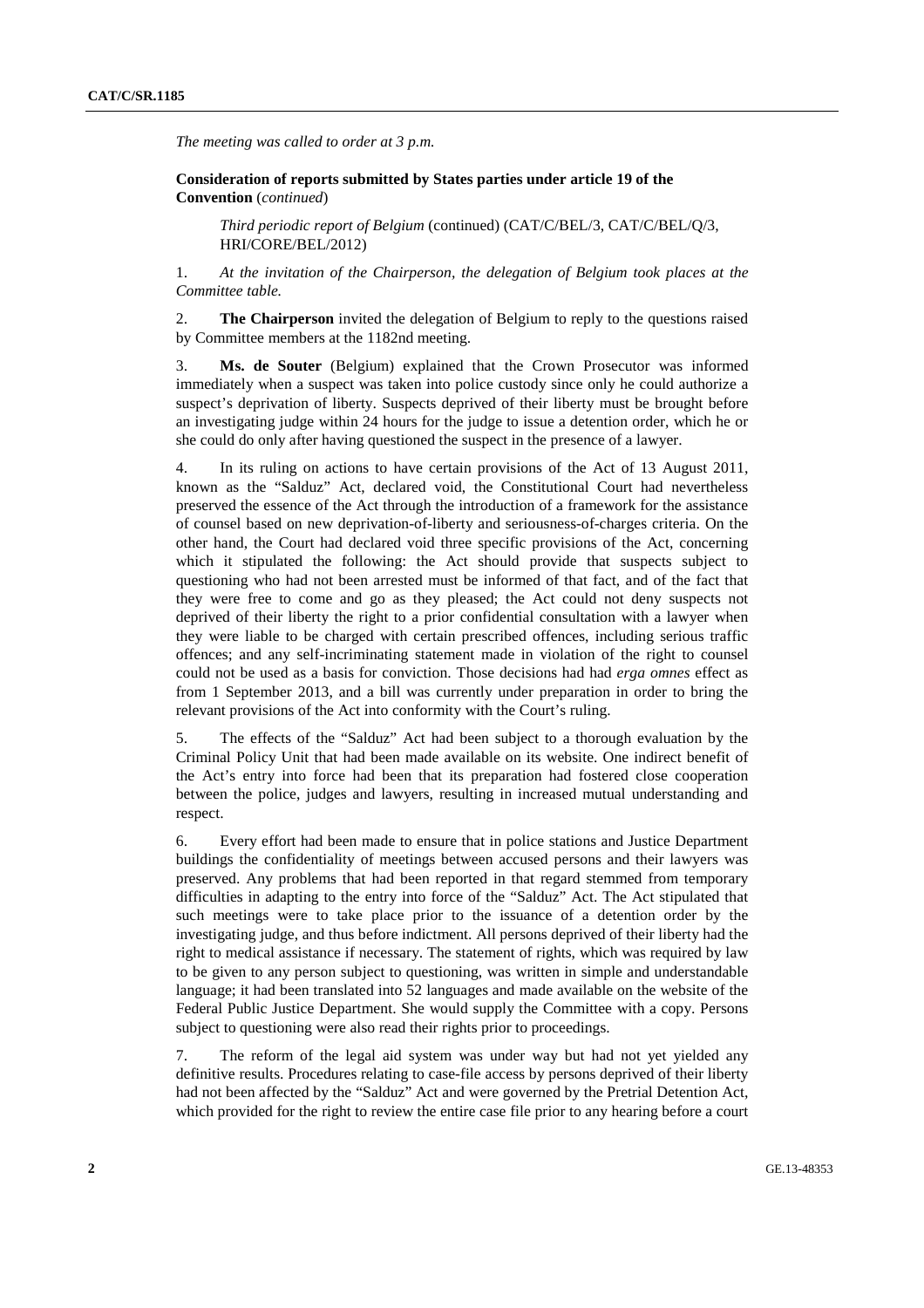with jurisdiction to rule on the maintenance of pretrial detention. An Act of 27 December 2012 had amended the rules governing the right to consult the case file and to obtain a copy of it, which was exercised by the parties directly concerned through an application to the investigating judge. An Act of 24 October 2013 provided for the amendment of the Code of Criminal Procedure with regard to evidence ruled inadmissible and incorporated elements of the jurisprudence of the Court of Cassation in the "Antigone" case.

8. Her Government considered that legislation and punishment were not the most suitable tools for addressing the problem of female genital mutilation. It had therefore opted for a holistic approach that focused on prevention and the provision of services to victims. Two pilot projects had been designed to address honour-related violence, and the recommendations of a study ordered in 2011 were currently under consideration.

9. **Mr. Sempot** (Belgium) said that the purpose of the prison database was for case-file management and did not include personal data such as prisoners' ethnic origin. Overcrowding in Belgian prisons (current rate: 24.5 per cent), was a long-standing and acknowledged problem. In order to address it, various initiatives had been taken with a view to increasing the effective use of alternative sentencing. Beginning in January 2014, it would be possible for pretrial detention to be served using electronic monitoring, and discussions were under way in parliament on making electronic monitoring a penalty in its own right. A project had been initiated to streamline procedures for enforcing the penalties of community service and probation. The idea was to promote greater efficiency and effectiveness in the execution of those penalties, thereby demonstrating to judges that they offered valid alternatives to imprisonment. A series of measures were also being taken to streamline prison administration procedures in order to eliminate delays in processing prisoners' release, thereby creating more space in prisons.

10. What was known as the Master Plan had been implemented in order to increase prison capacity, primarily through the construction of new prisons and new areas in existing facilities. Accordingly, Marche-en-Famenne and Beveren prisons had each added 312 places; Leuze prison would add 312 places in July 2014; and Haren prison would open in 2017, at which point Forest prison would be closed. The measures taken had helped to ease overcrowding somewhat. The Master Plan had given rise to an in-depth debate on the concept of imprisonment itself, and there were additional plans to build a number of open prisons.

11. The Master Plan also called for the construction of facilities to hold mentally illoffenders, who were currently placed in ordinary prisons. Two new forensic psychiatry centres were under construction in Ghent and Antwerp, and additional facilities were planned for the Walloon and Brussels-Capital region. The secure psychiatric facilities were financed by the public health system and managed in accordance with public health standards.

12. Tilburg prison was in the Netherlands and was run by Dutch staff, but it housed Belgian prisoners under Belgian legislation and the direction of a Belgian governor. Its role had been to relieve overcrowding in Belgian prisons; it had proved to be a positive experience in that it had permitted an exchange of good practices and greater international cooperation. Indeed, the Belgian prisoners interviewed in Tilburg prison did not wish to leave, and some of the new prisons being built in Belgium would be modelled on Tilburg. The violent incidents in Tilburg referred to by the European Committee for the Prevention of Torture (CPT) in its report had been the result of tension that had built up in some of the eight-person dormitories rather than unprovoked violence, which was minimal. Discussions were under way with the Government of the Netherlands to determine the future of the arrangement, but it was not the intention of the two Governments to prolong it indefinitely.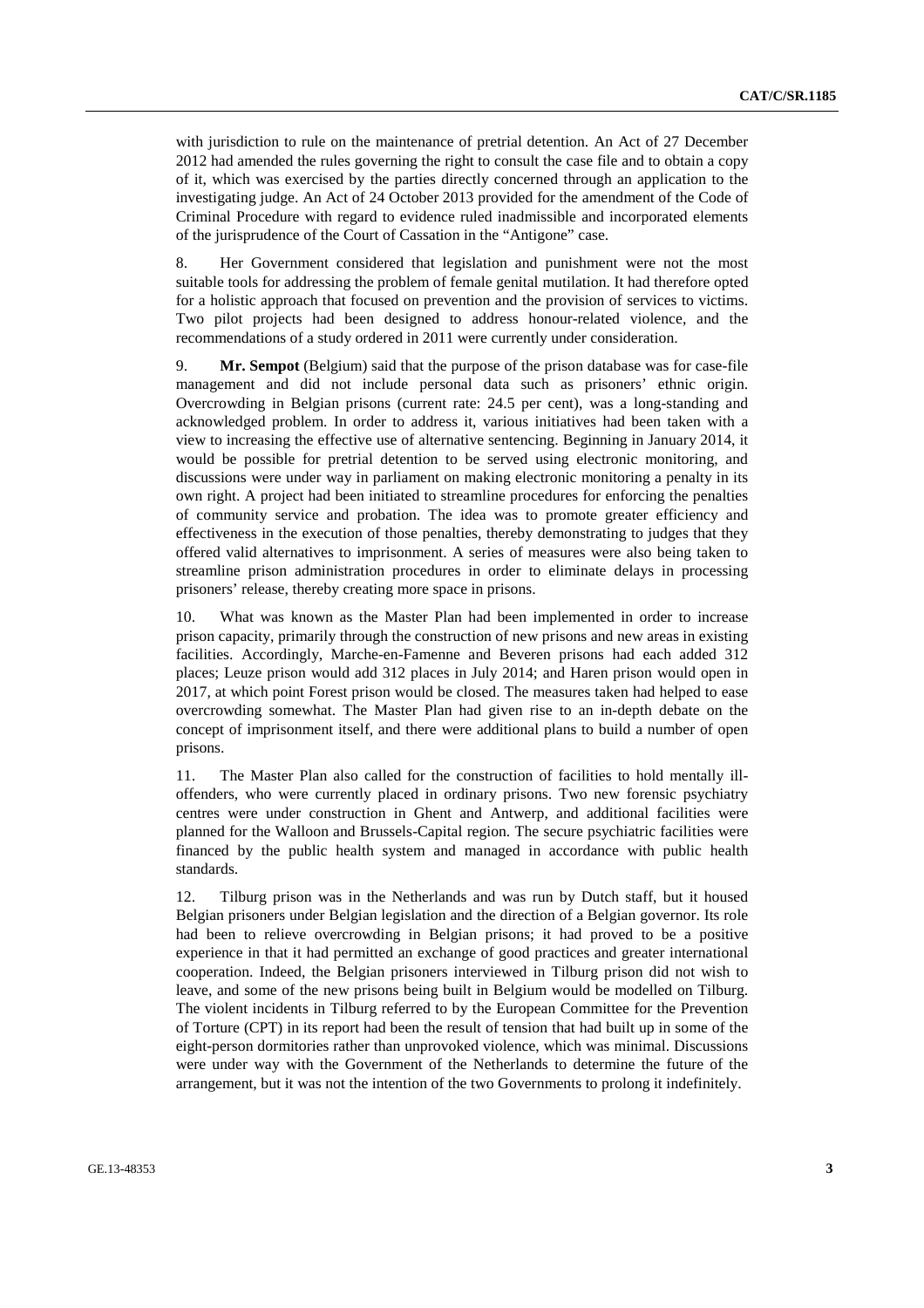13. The basic training programmes for prison staff had been reviewed and updated; they included modules on ethics, communication, conflict resolution, and general principles for the treatment of prisoners. There was no special code of conduct for prison officers; they were in fact subject to the more general code of conduct for civil servants.

14. The various bodies that monitored prisons were not yet competent to receive complaints from prisoners. In the meantime, prisoners could lodge a complaint, including for ill-treatment or torture, with the Council of State or with the ordinary courts. Imprisoned terrorists were not subject to a special regime; rather, the security risk they posed was assessed on a case-by-case basis, as it was for other prisoners. If considered necessary, imprisoned terrorists were placed in isolation for a limited period, but the imposition of such regimes was quite rare.

15. **Ms. Rochez** (Belgium) said that the prohibition of torture and ill-treatment was a fundamental principle that was regularly instilled in police officers through training programmes and other measures, despite the fact that it was not explicitly mentioned in the police code of conduct. To include it in the code was not inconceivable but would require revising the code as a whole; thus, her Government preferred to maintain the code as it stood. The code did, however, refer explicitly to fundamental rights and to the prohibition of inhuman and degrading treatment, and thus contained an implicit prohibition of torture. Similarly, despite the lack of a specific reference in the police code of conduct to penalties, for violations of the prohibition of torture, police officers could be punished for such violations under the Criminal Code, which stipulated the corresponding penalties.

16. Likewise, although police training programmes did not include specific modules on the prohibition of torture, officers did receive training in fundamental human rights, which encompassed that prohibition. Training in fundamental rights, including in the areas of nondiscrimination and respect for diversity, had recently been strengthened, and training programmes as a whole were subject to regular evaluations in order to ensure their regular improvement. Figures concerning complaints lodged against police officers for violations of fundamental rights, including allegations of torture and ill-treatment, were indeed available, but it was difficult to establish a causal link between them and the quality or effectiveness of training provided.

17. There were strict legal provisions pertaining to the use of force by the police, which conformed to national and international regulations concerning the protection of human rights, including the prohibition of ill-treatment and all forms of torture. Such provisions were made known to police officers through in-service training programmes. The Government considered that the national legal framework was sufficient to prevent the excessive use of force by the police. Various oversight mechanisms had been set up to work on an occasional, regular or systematic basis, depending on the case, in order to ensure the appropriateness of police action in relation to the use of force. Aside from the criminal or disciplinary sanctions that could be applied, acts involving the excessive use of force could be sanctioned through the standard procedures for the preparation of officer performance reports.

18. Firearms could be used against individuals only in prescribed circumstances; police officers authorized to use them were trained to do so; and the types of weapons that could be used, as well as details concerning their storage, cleaning and maintenance, were closely regulated. Tasers could be used only by certain special units of the federal and local police. She read out statistics on the use of Tasers in various parts of the country and noted that there had been no serious incidents resulting from their use by the police; nor had there been any complaints about their use by the federal police.

19. A number of protections were provided for law enforcement officials who refused to carry out a manifestly illegal order. The police code of conduct established the principle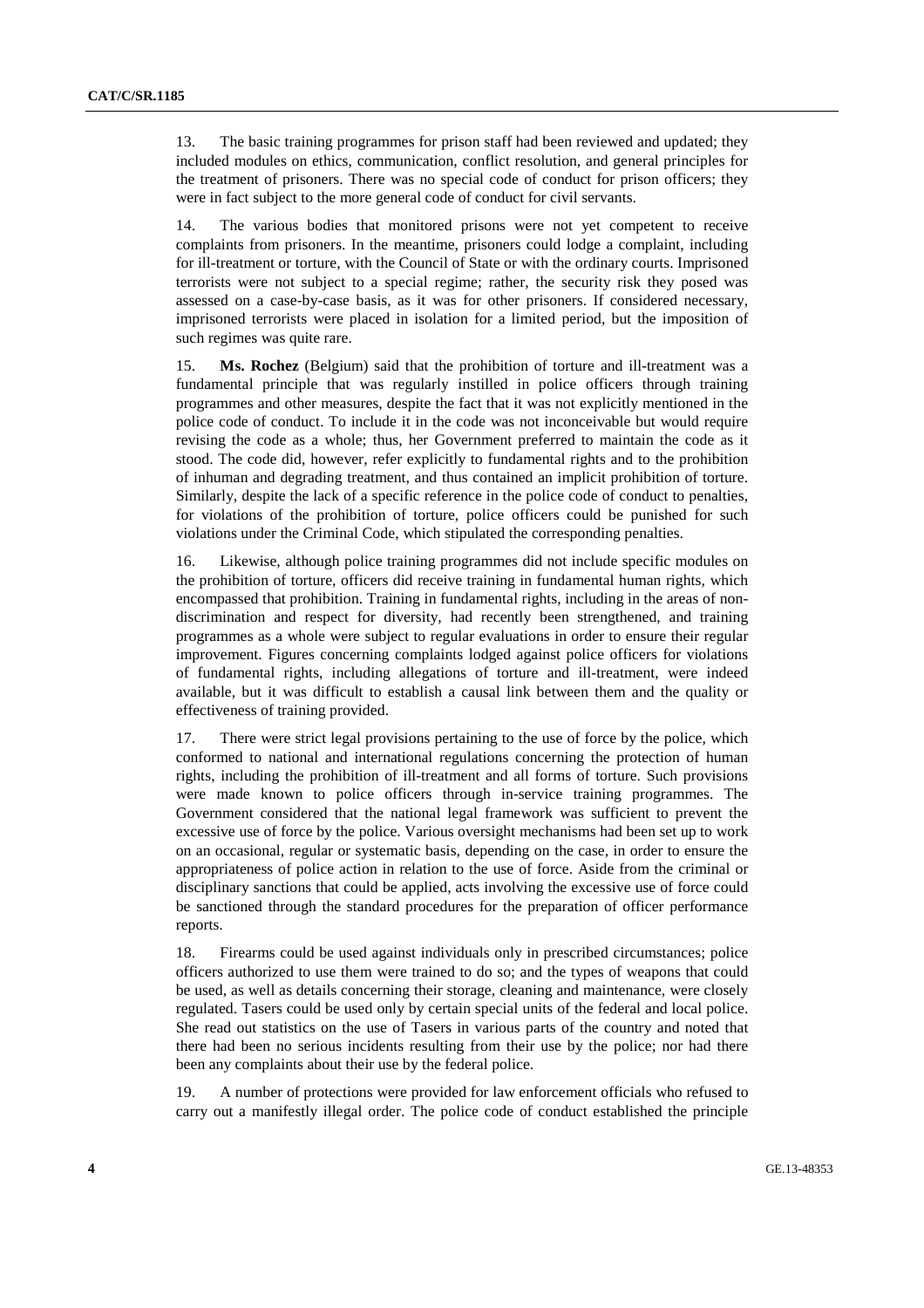that no sanctions should be applied in such cases, and the relevant legal and disciplinary procedures required legal grounds for imposing sanctions against any police officer, including an officer who had refused to carry out an illegal order. The Act on workers' well-being also afforded protection to workers who lodged complaints of moral or sexual harassment in the workplace, including any that might be related to a refusal to carry out superior orders.

20. **Ms. van Lul** (Belgium), referring to the length of detention of foreigners permitted under the Dublin Regulation, read out paragraphs 66 and 67 of the third periodic report. Following the entry into force on 1 January 2014 of Regulation (EU) No. 604/2013 of the European Parliament and of the Council of 26 June 2013 establishing the criteria and mechanisms for determining the EU member State responsible for examining an application for international protection lodged in one of the member States by a third-country national or a stateless person, article 51/5 of the Act of 15 December 1980 would be amended to bring it into line with the aforementioned Regulation. The latter provided that where there was a significant risk of absconding, member States could detain the person concerned in order to secure transfer procedures in accordance with the Regulation, on the basis of an individual assessment and only in so far as detention was proportional and other less coercive measures could not be applied effectively. The Regulation also provided that the period for submitting a take-charge or take-back request should not exceed one month from the lodging of the application; the reply must be given in two weeks; and the transfer must take place within six weeks of the acceptance of the request by another member State.

21. Legislation on foreign nationals would be adapted in 2014 to provide for the temporary detention of asylum seekers who had been designated for transfer to another EU member State under the Dublin Regulation and were considered likely to attempt to escape before their transfer. The entire process and, therefore, the period of detention should not exceed two and a half months.

22. The State party no longer carried out mass deportations and had amended its legislation with regard to the deportation of minors. Since the General Inspectorate of the Federal and Local Police (AIG) had become responsible for monitoring forced returns, no untoward treatment or actions on the part of the police had been reported. The AIG was obliged to suspend forced return in cases of improper conduct by law enforcement officials. Of 1,385 forced returns carried out in 2012, two thirds had not required the use of force or restraints. The AIG had monitored 162 of the remaining forced returns. It submitted individual reports on each monitoring exercise to the appropriate authorities and an annual report to the Ministry of the Interior.

23. Under the Eurodac finger-printing system, "no Member State may conduct searches in the data transmitted by another Member State, nor may it receive such data apart from data resulting from the comparison" referred to in article 4 of Council of Europe regulation No. 2725/2000. Of five persons who had received a deportation order in 2010, one was currently serving a prison term in the Czech Republic, one had been repatriated, one had received a residence permit in Belgium and another had remained as an irregular immigrant.

24. The Complaints Commission was competent to hear complaints from inmates of all closed centres for foreign nationals. More information could be found in the periodic report (paras. 128 et seq.). Independent bodies dealt with asylum seekers from Afghanistan. Around 60 per cent of asylum applications by Afghan nationals had been accepted. Not all Afghan applications were accepted because the situation in Afghanistan varied greatly from one region to another.

25. Victims of domestic violence held in closed centres could lay charges against the perpetrator and/or inform the official in charge of the centre; immediate measures would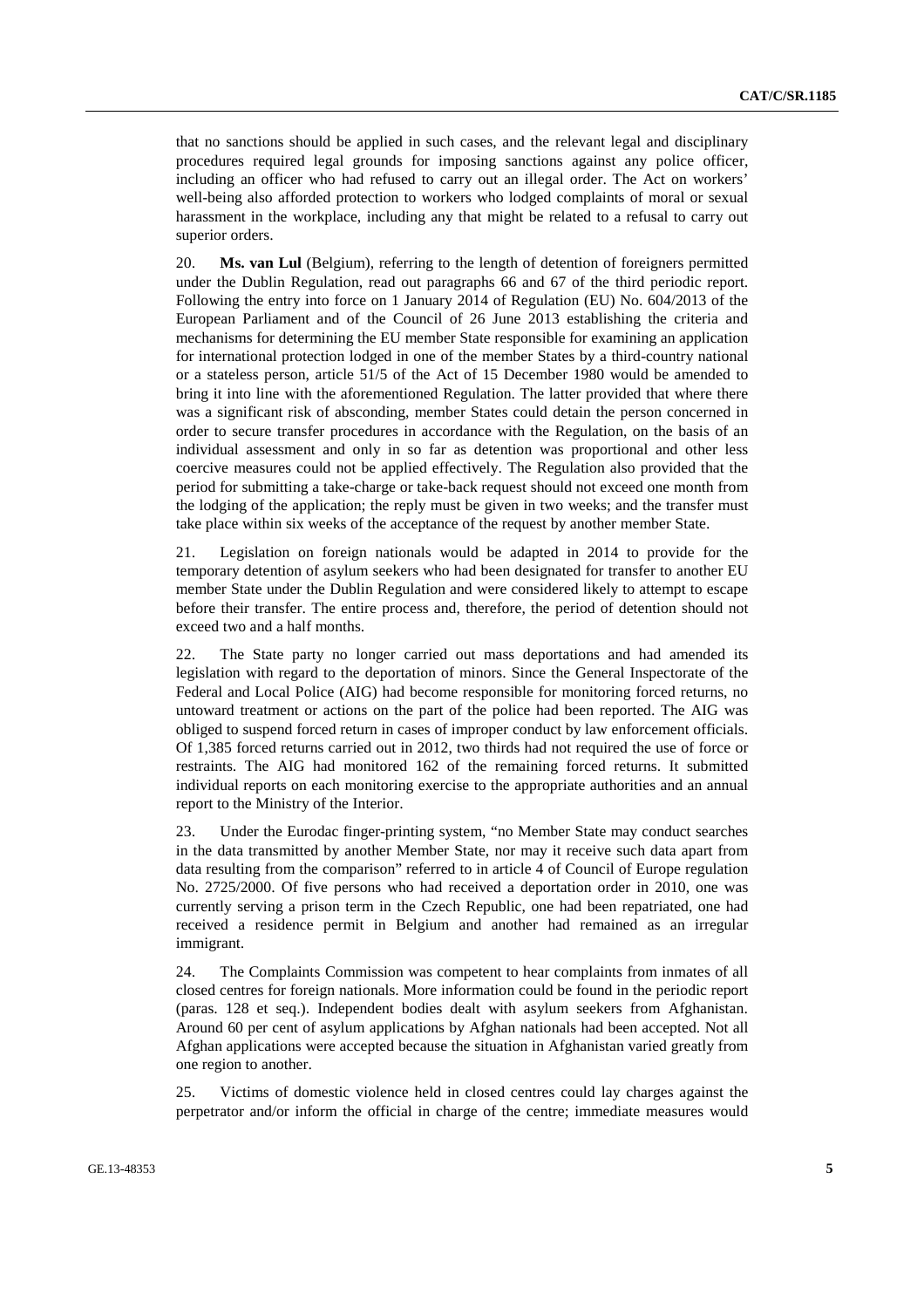then be taken to end the violence. Migrants in an irregular situation were entitled to file complaints on grounds of discrimination, violence or other violations of their rights. Families in an irregular situation were housed near the border in accordance with the 1944 Chicago Convention on International Civil Aviation. Roma from EU member States had the same rights with regard to residence in Belgium as other nationals of the same States. The French and Flemish Communities had developed action plans to promote the integration of Roma into local society.

26. **Mr. Limbourg** (Belgium) said that in recent years the State party had requested and received diplomatic assurances in only three extradition cases. They had all been in line with the provisions of the European Convention on Human Rights and the case law of the European Court of Human Rights. Diplomatic assurances could be accepted, after consideration by the justice authorities and the Council of State, on condition that they excluded application of the death penalty and left open the possibility of parole in cases where the extradited person faced a life sentence in prison. In the case of Mr. Nizar Trabelsi, the State party had obtained assurances from the United States that he would be tried by a civilian court and held in a civilian detention centre, would not face the death penalty, could be pardoned by the President of the United States should he receive a life sentence, and would not be extradited to Tunisia.

27. **Ms. Gallant** (Belgium) said her Government held the view that article 417 bis of the Criminal Code addressed all possible acts of torture and inhuman or degrading treatment. Under article 405 of the Code, the motive of discrimination was deemed to be an aggravating circumstance with regard to offences relating to torture and ill-treatment.

28. Initial steps had been taken to raise awareness of the Istanbul Protocol in the State party. All medical students learned to detect signs of ill-treatment and emergency services medical staff were specially trained in that area. Manuals had been published on the detection of signs of violence in general and in domestic violence cases in particular. A brochure designed to raise medical staff's awareness of trauma suffered by victims of human trafficking had been distributed to hospitals around the country in 2012. Details of prison terms and other penalties handed down in cases of human trafficking in 2010 were provided in paragraph 42 of the periodic report. Charges relating to trafficking had been brought in 873 cases in 2011 and 704 in 2012.

29. Committee P had a mandate to conduct overall supervision of the activities of the police, but not to examine specific cases. Nor was it mandated to assess the treatment of complaints against police officers by the courts. With regard to the incidents that had occurred at Bruxelles-Midi railway station in 2006, charges had been laid against 13 police officers and 1 had been acquitted. Some had resigned and others had received disciplinary penalties. The AIG had submitted a report on its investigation into the circumstances of the death in custody of Mr. Jonathan Jacob to the justice authorities. Committee P had launched an inquiry into police approaches to prisoners with psychological and medical problems. The Belgian authorities cooperating actively with the Extraordinary African Chambers in Senegal on court proceedings against Hissène Habré.

30. Her Government was not currently considering accession to the Optional Protocol to the Convention. There were, however, plans to establish a federal umbrella human rights institution, which would increase the visibility of specific vulnerable groups in the community and work with existing human rights institutions. The Government would not ratify the International Convention on the Protection of the Rights of All Migrant Workers and Members of Their Families for the reasons set out in its periodic report (para. 175). It was prepared to consider amending civil legislation so as to include a specific prohibition of corporal punishment.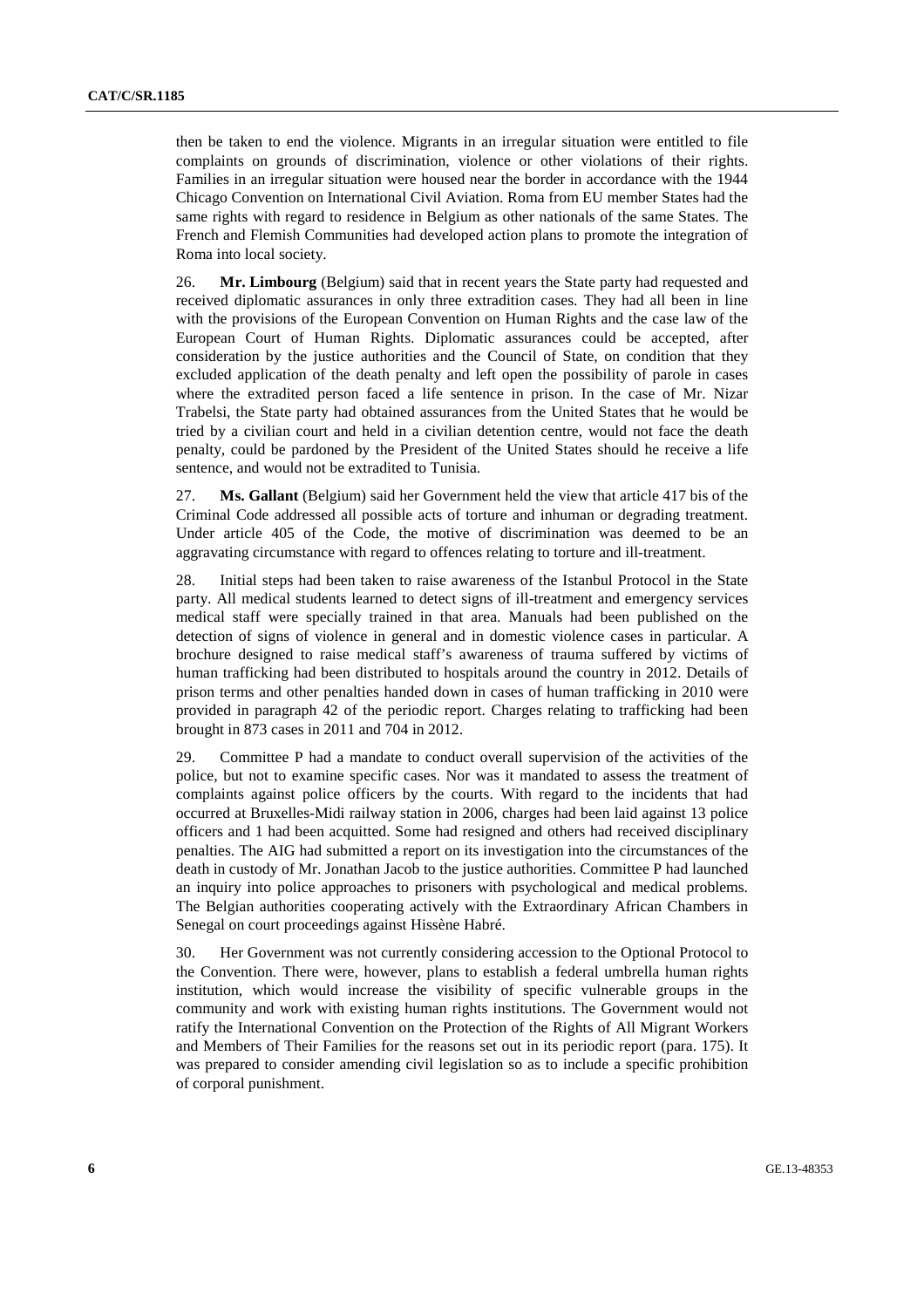31. **Ms. Belmir** said that she would like further clarification on the Committee's concerns with regard to the juvenile justice system. Solutions were needed to counteract the slowdown in the administration of criminal justice. Body searches, especially of foreign nationals, were conducted in a humiliating manner. The State party made frequent reference to the European Convention on Human Rights but she wondered why it seemed reluctant to refer to the Convention against Torture and Other Cruel, Inhuman or Degrading Treatment or Punishment. By the State party's own admission, the AIG did not monitor all forced returns, meaning that in some instances they took place in the absence of any independent witness.

32. **Mr. Bruni** said that no direct reference was made to the use of torture for obtaining evidence or testimony in the recently introduced article 32 of the Code of Criminal Procedure. Rather, it referred to evidence that was "obtained improperly". There was a significant difference between the two terms, which could have legal repercussions for victims. It was one thing for public officials to be found guilty of having obtained a confession under torture and quite another to be found to have done so "improperly". There appeared to be a marked reluctance to employ the term "torture" in any of the State party's legislation.

33. He asked whether it was true that prison overcrowding was worse than average in the biggest facilities. He also asked whether prisoners whose release was delayed beyond the expiry of their term for bureaucratic reasons were entitled to demand compensation. Noting that a new prison had been opened recently in the State party, he asked whether, in general, the number of beds per cell in Belgian prisons would be reduced in line with recommendations by the CPT. He would like to know why the police had a code of conduct while the prison service did not, and why including mention of torture in the police code would require its complete overhaul. He also asked why the agreement in principle of April 2010 on prison visits between the State party and the International Committee of the Red Cross (ICRC) still had not been formalized. It was difficult to see how Committee P, whose members were former police officers, could be impartial in its monitoring of police activities.

34. As to purported difficulties with measuring the effectiveness of training for law enforcement officials, he said that if there was no change in the number of complaints filed about police actions in the area covered by the training progamme in question, it could probably be deemed ineffective.

35. By the delegation's own admission, it appeared that physical force had been used in one third of cases of forced return. Diplomatic assurances should in no circumstances be accepted as a pretext for failure to observe the principle of non-refoulement. Where the person being deported faced the risk of ill-treatment or worse in the destination country, the principle of non-refoulement was paramount. The State party had extradited Nizar Trabelsi in spite of a request by the European Court of Human Rights not to do so until it had completed its consideration of the case.

36. **Mr. Mariño Menéndez** asked the delegation to provide further information on the national Roma integration strategy. On the question of asylum seekers, he wished to know why Afghans had been denied asylum in the light of the political instability in their country of origin and the risk of torture they faced upon return. He enquired whether the State party took responsibility for asylum seekers subject to the Dublin Regulation who, for various reasons, could not be returned.

37. **Ms. Sveaass** requested further information on the State party's prevention and prosecution of corporal punishment of children. Regarding mental health treatment in prison, she wished to know whether there were sufficient mental health professionals for the number of prisoners requiring assistance. As to asylum seekers, she enquired whether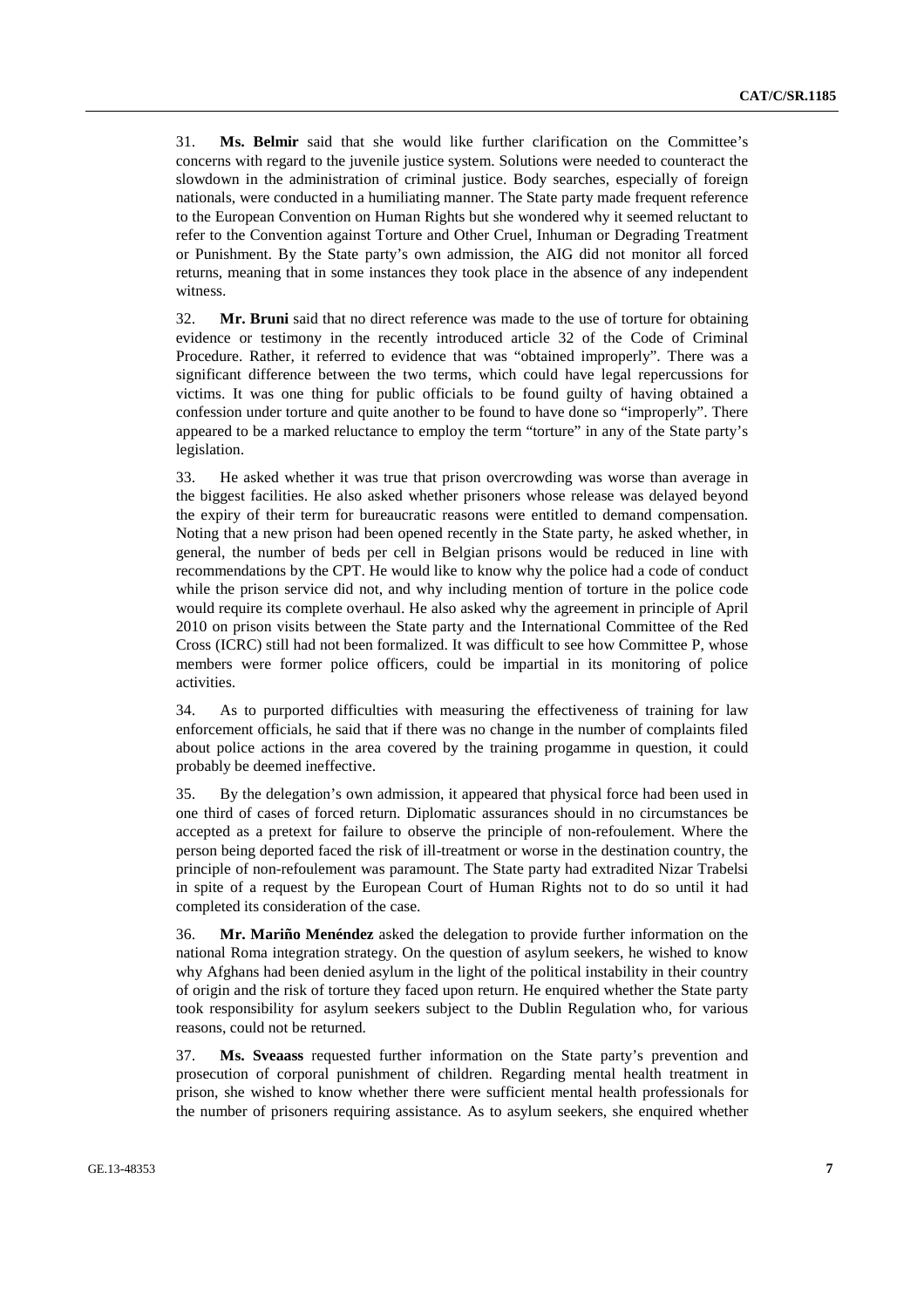State officials had received in-depth training to ensure that documentation concerning cases of torture was collected and evaluated pursuant to the provisions of the Istanbul Protocol. What procedures were in place to offer redress and rehabilitation to victims of torture and how many had received compensation to date? Lastly, she wished to know whether the Government intended to introduce any alternatives to strip searches in prisons, such as the use of body scanners, and whether the prior consent of the prison governor was sought before resorting to such searches.

38. **The Chairperson** asked the delegation to confirm the circumstances surrounding, and the exact date of, the death in prison of Mr. Jonathan Jacob. He enquired whether reports that the Belgian authorities had only launched an investigation following the broadcasting of a television documentary on the case were accurate. On the question of the State party's response to cases of torture involving discrimination, he wished to know why the Flemish parliament had failed to support the ratification of Protocol 12 to the European Convention on Human Rights. Regarding cases of extradition, he enquired whether the Government had ever modified a decision not to return an individual to his or her country of origin based on diplomatic assurances. Lastly, he asked why the police code of conduct did not contain an explicit prohibition of torture together with appropriate sanctions.

39. **Ms. Gallant** (Belgium) said that a written reply would be sent to the Committee concerning the circumstances surrounding the death of Mr. Jonathan Jacob. The independence of Committee P, was an issue that had been discussed at length during the consideration of the State party's second periodic report and the delegation would be happy to provide additional written information if required. Committee P had sufficient resources at its disposal to carry out its mandate, which was to conduct investigations into alleged cases of torture or ill-treatment. It was important to note, however, that its role did not extend to monitoring every police force or conducting an overall assessment of the functioning of the law enforcement system.

40. On the question of the national Roma integration strategy, she confirmed that all EU member States were obliged to put in place a comprehensive strategy. Her Government would be happy to provide the Committee with additional written information on the question at a later date. As to the dissemination of the Convention, public officials were fully aware of its provisions but there was a tendency for the courts in particular to refer to the European Convention on Human Rights rather than the Convention against Torture. Regarding the lengthy delays in considering the legal cases of torture victims, steps had been taken at the national level to expedite court proceedings. Victims could also pursue their cases through international legal bodies. With regard to the corporal punishment of children, national laws were in place to prosecute such cases where necessary but a holistic approach was taken to that question.

41. **Ms. Moncarey** (Belgium) said that the Waloon parliament had taken numerous steps to prevent violence against children and several protocols had been established to enhance intersectoral cooperation on the matter. A telephone hotline had been introduced to provide children with access to professional counsellors, an awareness-raising campaign had been conducted and childcare professionals had received extensive training on the subject.

42. **Ms. Bynens** (Belgium) said that the Flemish parliament had set up a multistakeholder forum comprising representatives of the police and the judiciary in an effort to strengthen the Flemish community's response to cases of violence against children. Instructions had been drafted for the relevant authorities on the effective handling of such cases, a wide range of assistance services had been made available to victims and their families, and awareness-raising campaigns had been conducted to prevent recourse to corporal punishment and promote the use of other disciplinary measures.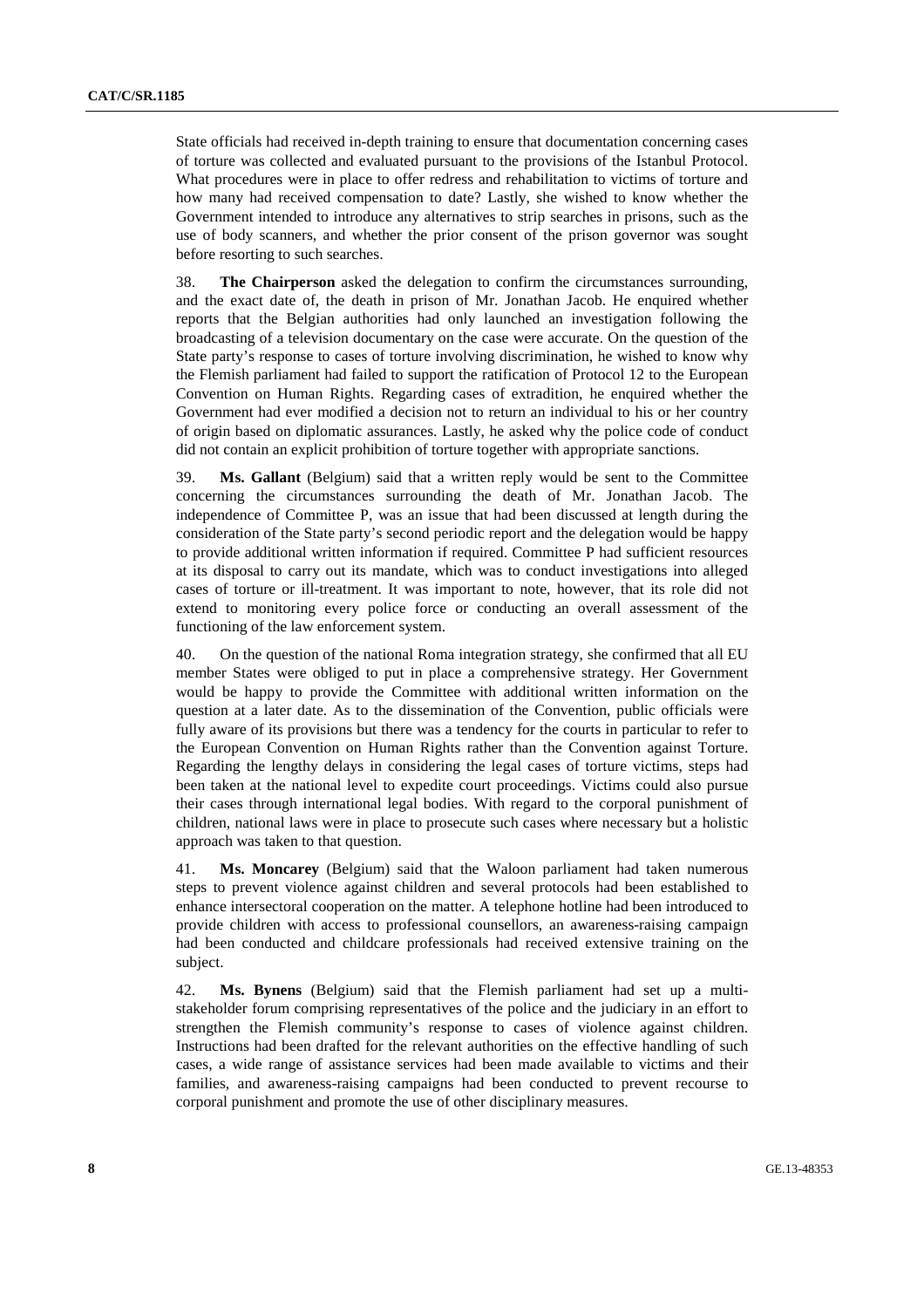43. Lastly, on the question of the ratification of Protocol 12 to the European Convention on Human Rights, she said that acts of discrimination were already covered under the provisions of article 26 of the International Covenant on Civil and Political Rights and the Belgian Constitution. Although the federal Government intended to ratify the protocol, the Flemish parliament preferred to follow the example of several other EU member States and await the jurisprudence of the European Court of Human Rights on that matter.

44. **Mr. Sempot** (Belgium) said that the country's newest prison would help to reduce overcrowding in the short term but would not solve the long-standing capacity problems in the prisons in large cities. The federal Government had taken measures to address prison overcrowding and had devised a strategy to create 1,100 extra prison places over the next few years. The number of prisoners in Tilburg prison in the Netherlands could not, however, be reduced until there was a significant increase in overall prison capacity in Belgium.

45. Complicated administrative procedures had resulted in a number of prisoners being released after their scheduled date. The federal Government had taken a series of steps to reform the relevant legal procedures in an effort to ensure that release orders were prepared well in advance. There were several legal provisions in place for prisoners whose release had been delayed and they had been invoked on a number of occasions.

46. Efforts had been made to limit recourse to strip searches in prisons and specific instructions on their use had been issued to all prison officers. When conducting strip searches, prison officers followed the older version of the prison regulations, which stipulated that prior authorization must be obtained from the prison governor. The federal Government had undertaken a review of its decision concerning body-scanners: the purchase of such equipment had not been considered financially viable at present but the matter would be kept under regular review.

47. **Ms. Haven** (Belgium) said that the police code of conduct appeared as an annex to a Royal Decree and would have to be completely reviewed and amended if a specific reference to torture were to be included. Such a process would be costly and timeconsuming, and so the federal Government had decided not to proceed with an amendment at present. Although there was no definition of torture as a separate offence in the Criminal Code, any act amounting to torture could be prosecuted and punished under existing legal provisions and police officers were fully informed of the appropriate procedures for investigating such cases.

48. **Ms. Van Lul** (Belgium) said that there had been only one case of an asylum seeker being detained for over nine months and the federal Government had subsequently brought national legislation into line with the provisions of the Dublin Regulation to ensure that such a case did not occur again. The federal Government ensured that all asylum applications were considered on a case-by-case basis, including those from Afghan nationals, and in 2012 around 21 per cent of Afghan applicants had been granted refugee status, 39.5 per cent had been offered complementary protection and only 38.7 per cent had been denied asylum.

49. On the question of the establishment of an independent monitoring body for forced returns, NGOs had been unable to assume responsibility for the process owing to a lack of time and resources and so the federal Government had decided to strengthen the mandate of the AIG. It had also considered whether video recording should be used during the expulsion process but had rejected the idea on the grounds of practicality and an individual's right to privacy. Every effort had been made to ensure that the process was as efficient and humane as possible: the accompanying border officials wore civilian dress and every step was explained in advance to the deportee.